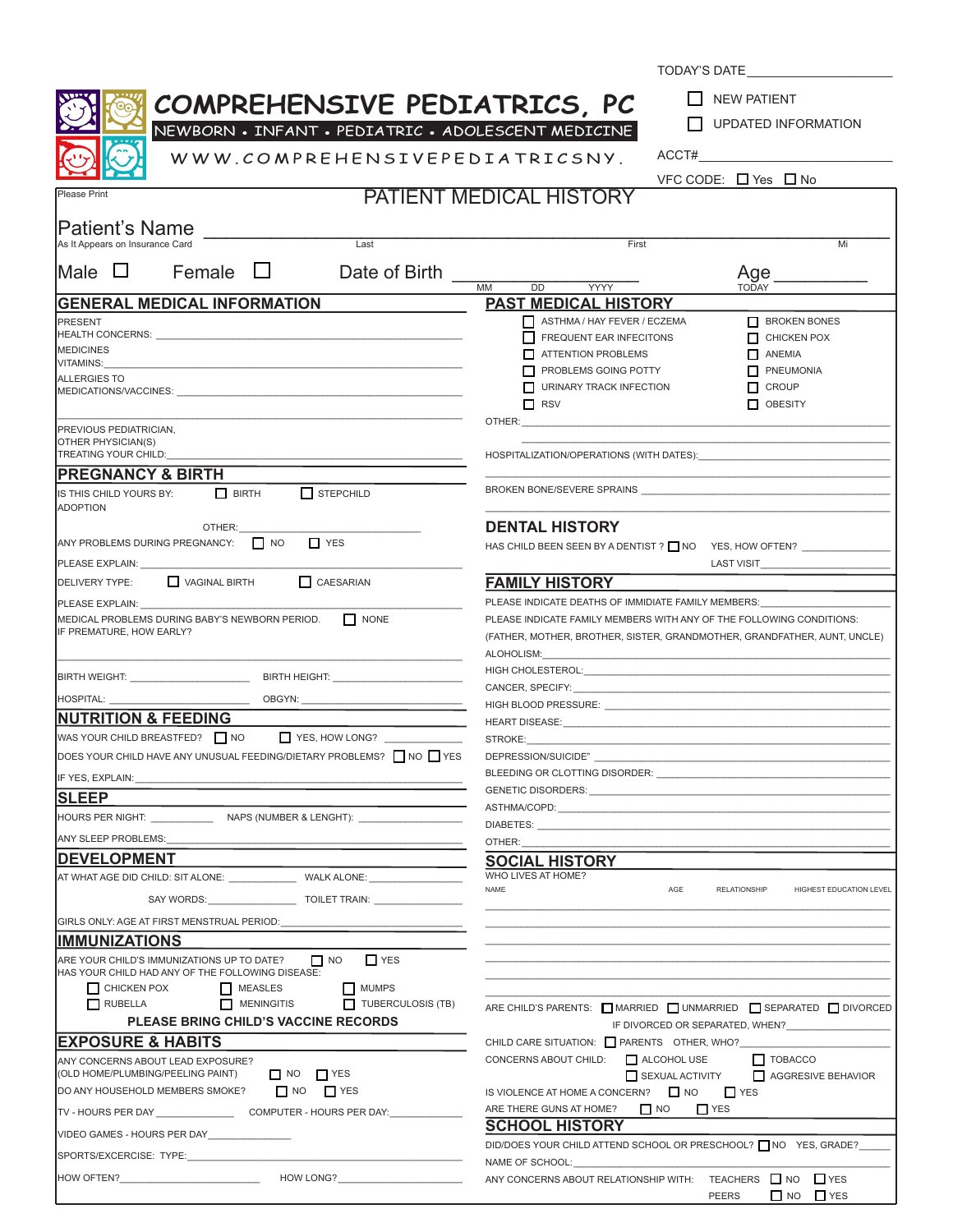|                                                                                                                      | COMPREHENSIVE PEDIATRICS, PC                                                                                   |
|----------------------------------------------------------------------------------------------------------------------|----------------------------------------------------------------------------------------------------------------|
| Today's Date: ___________                                                                                            | Office Use Only New Patient Account#: ___________                                                              |
|                                                                                                                      | PATIENT INFORMATION - PRINT PLEASE - COMPLETE ALL SECTIONS - COMPLETE 2 SIDES PLEASE                           |
|                                                                                                                      |                                                                                                                |
|                                                                                                                      |                                                                                                                |
| E Mails Share with us. We frequently send information about special programs at Comprehensive Pediatrics via e mail. |                                                                                                                |
|                                                                                                                      |                                                                                                                |
|                                                                                                                      | <b>GUARANTOR</b> - Who pays the bills?                                                                         |
|                                                                                                                      |                                                                                                                |
|                                                                                                                      |                                                                                                                |
|                                                                                                                      |                                                                                                                |
|                                                                                                                      |                                                                                                                |
|                                                                                                                      | PRIMARY CONTACT (Who do we call about your child(ren)'s Healthcare)                                            |
|                                                                                                                      |                                                                                                                |
|                                                                                                                      |                                                                                                                |
| <b>PRIMARY INSURANCE</b>                                                                                             | <b>SECONDARY INSURANCE</b><br>NEW BORN? HAVE YOU NOTIFIED THE INSURANCE CARRIER THAT THE CHILD IS BORN? Y or N |
|                                                                                                                      |                                                                                                                |
|                                                                                                                      |                                                                                                                |
| Relationship to Child: Father Mother Self (Child) Other                                                              | Relationship to Child: Father Mother Self (Child) Other                                                        |
| Gender: Male: $\vert$ Female: $\vert$<br>DOB:<br><b>DD</b><br><b>YYYY</b><br><b>MM</b>                               | Gender: Male: Female:   DOB: /<br><b>MM</b><br><b>YYYY</b><br><b>DD</b>                                        |
|                                                                                                                      | Certificate/Policy#: New York 2014 19:00 19:00 19:00 19:00 19:00 19:00 19:00 19:00 19:00 19:00 19:00 19:00 19: |
|                                                                                                                      |                                                                                                                |
|                                                                                                                      |                                                                                                                |
| Effective Date: ____________________ Copayment: ______________                                                       | Effective Date: _______________ Copayment: __________________                                                  |
| FOR INSURANCE SUBMISSION OF YOUR BILLS, PLEASE PROVIDE:                                                              | FOR INSURANCE SUBMISSION OF YOUR BILLS, PLEASE PROVIDE:                                                        |
|                                                                                                                      |                                                                                                                |
|                                                                                                                      |                                                                                                                |
|                                                                                                                      | Floor/Suite/Room #                                                                                             |

**City \_\_\_\_\_\_\_\_\_\_\_\_\_\_\_\_\_\_\_\_\_, State \_\_\_\_\_\_\_, Zip \_\_\_\_\_\_\_\_\_\_\_\_ City \_\_\_\_\_\_\_\_\_\_\_\_\_\_\_\_\_\_\_\_\_, State \_\_\_\_\_\_\_, Zip \_\_\_\_\_\_\_\_\_\_\_\_\_ WORK PHONE # \_\_\_\_\_\_\_\_\_\_\_\_\_\_\_\_\_\_\_\_\_\_\_\_\_\_\_\_\_\_\_\_\_\_\_\_\_\_\_\_ WORK PHONE# \_\_\_\_\_\_\_\_\_\_\_\_\_\_\_\_\_\_\_\_\_\_\_\_\_\_\_\_\_\_\_\_\_\_\_\_\_\_\_\_\_**